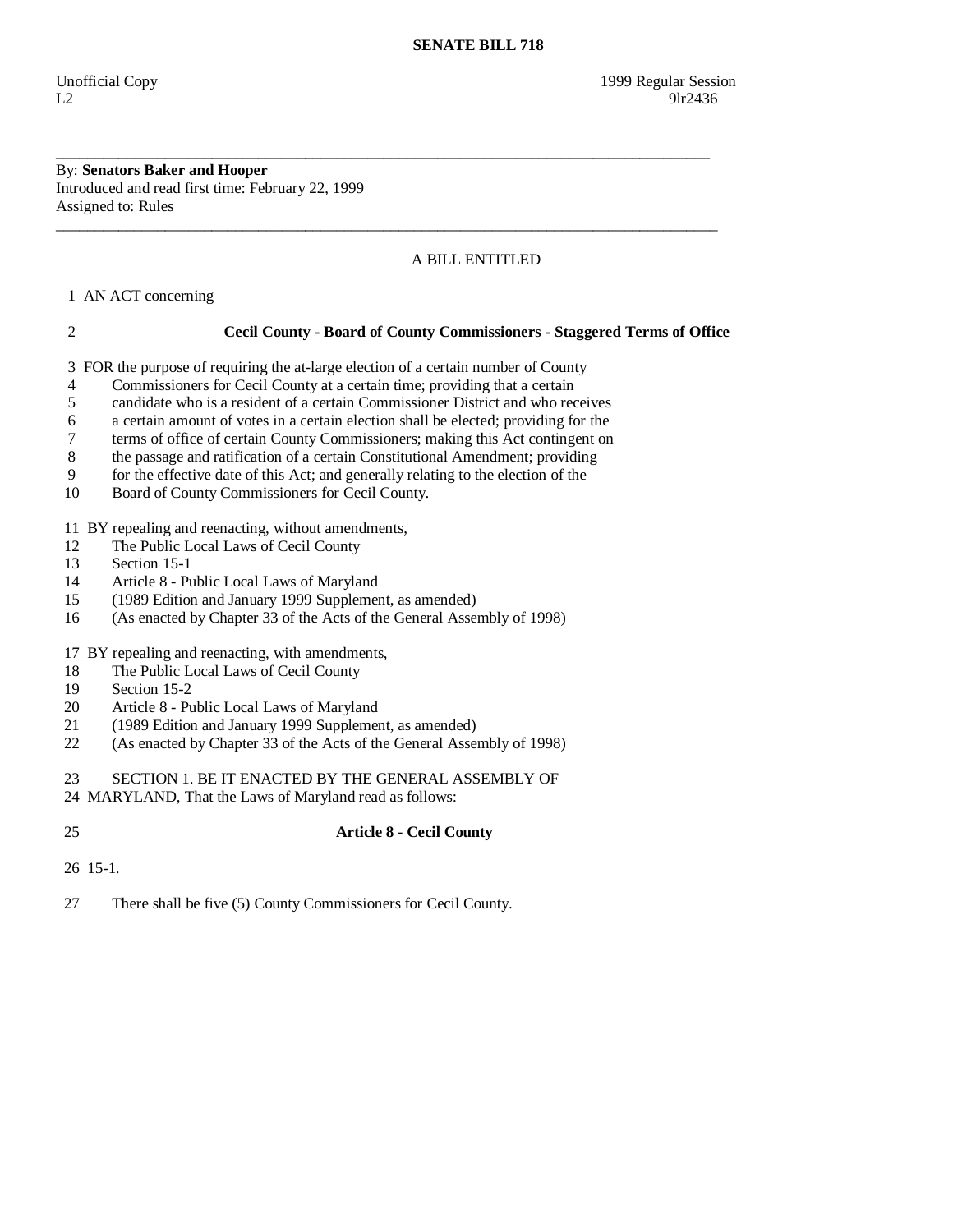### **2 SENATE BILL 718**

1 15-2.

 2 The Board of County Commissioners of Cecil County shall be elected by the 3 voters of the county at large and hold office in accordance with the following 4 provisions:

 5 A. (1) The county shall be divided into five (5) Commissioner Districts. 6 (2) Following the decennial census of the United States in 2000, there 7 shall be established a Commissioner District Committee to issue recommendations on 8 the boundaries of five Commissioner Districts to the General Assembly. 9 (3) The Commissioner District Committee shall consist of seven (7) 10 members, with three (3) members appointed by the County Democratic Central 11 Committee, three (3) members appointed by the County Republican Central 12 Committee, and one (1) member who shall be appointed by the County Board of 13 Supervisors of Elections. 14 (4) The members of the Commissioner District Committee shall elect one 15 of the members as Chairman of the Commissioner District Committee. 16 (5) By December 31, 2001, the Commissioner District Committee shall 17 issue recommendations to the General Assembly on the boundaries of five 18 Commissioner Districts that are of substantially equal population based on the 2000 19 census data. 20 B. One (1) Commissioner shall be elected from each Commissioner District.

 21 C. A person may not be eligible as a candidate for County Commissioner 22 unless he is a resident of the Commissioner District at the time of nomination and 23 election.

24 D. (1) SUBJECT TO THE PROVISIONS OF PARAGRAPHS (2) THROUGH (5) OF 25 THIS SUBSECTION, FIVE (5) COUNTY COMMISSIONERS SHALL BE ELECTED AT-LARGE 26 IN THE GENERAL ELECTION TO BE HELD IN NOVEMBER, 2002.

 27 (2) IN AN AT-LARGE ELECTION FOR A SPECIFIC COUNTY 28 COMMISSIONER POSITION AS PROVIDED IN THIS SECTION, THE CANDIDATE WHO IS A 29 RESIDENT OF THAT COMMISSIONER DISTRICT AND WHO RECEIVES THE HIGHEST 30 NUMBER OF VOTES IN THE AT-LARGE ELECTION SHALL BE ELECTED.

 31 (3) TWO (2) COUNTY COMMISSIONERS ELECTED AT-LARGE IN THE 32 GENERAL ELECTION TO BE HELD IN NOVEMBER 2002, AND WHO RESIDE IN 33 COMMISSIONER DISTRICTS 1 AND 2, SHALL EACH HOLD OFFICE FOR A TERM OF TWO 34 YEARS.

 35 (4) THE COUNTY COMMISSIONER POSITIONS UNDER PARAGRAPH (3) OF 36 THIS SECTION SHALL BE ELECTED AT-LARGE IN THE GENERAL ELECTION TO BE 37 HELD IN NOVEMBER 2004 SUBJECT TO THE REQUIREMENTS OF PARAGRAPH (2) OF